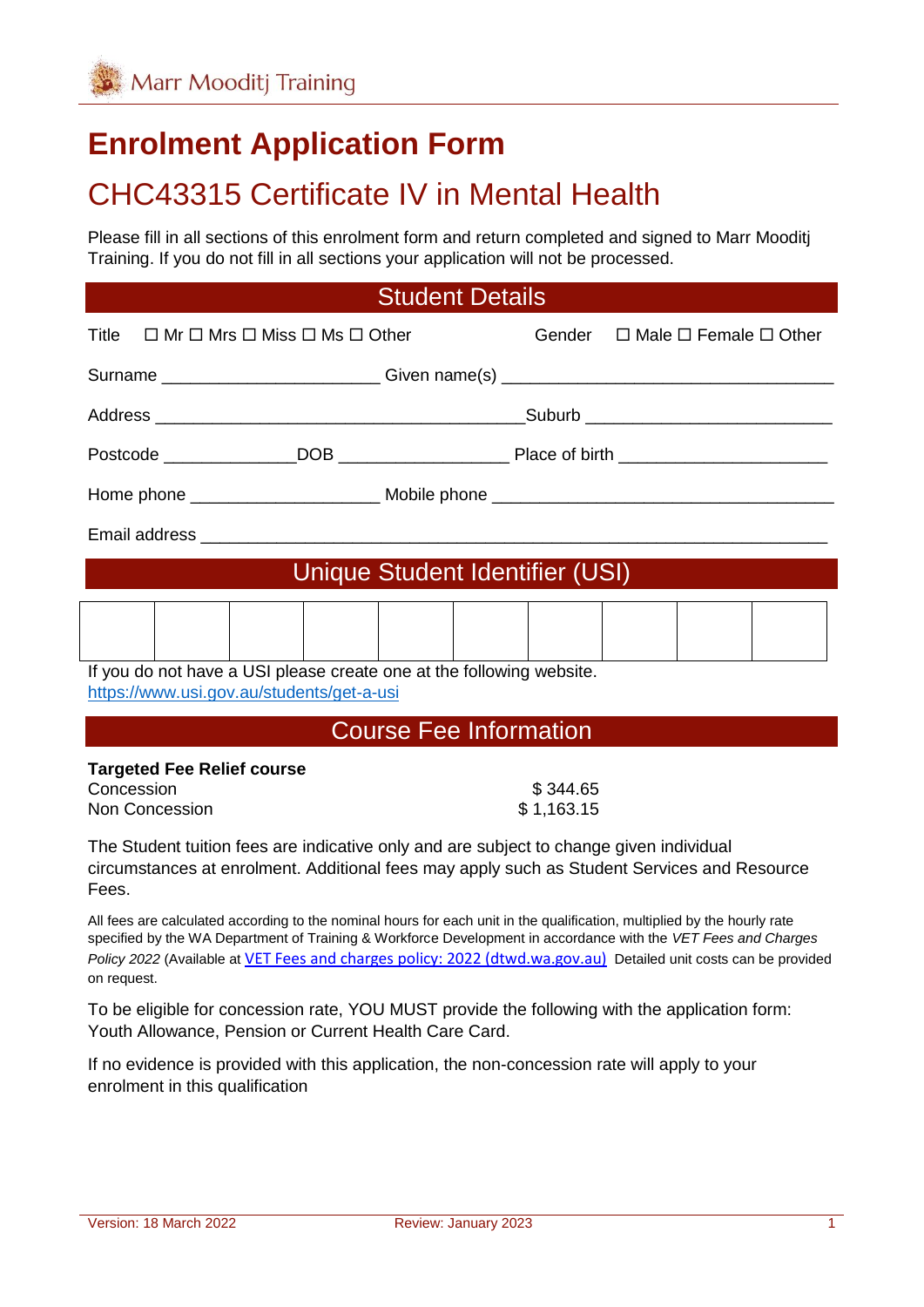#### Enrolment Specifications

Below are the specified details for enrolment at Marr Mooditj Training.

Agree to pay the Fees and Charges

To be a subsidised student you must be Aboriginal and/or Torres Strait Islander descent and older than 18 years

To be a student of Marr Mooditj Training you agree to our code of conduct

To be eligible for concession rate you must provide evidence such as Health Care card

Must be a resident of Western Australia

I will need to provide a certified copy of my Police Clearance or a Criminal History Check and Working with Children Check to attend any placements

I will need to provide a copy of my Covid-19 full Vaccination certificate.

**For Country Students:** To access travel and accommodation you must be an ABSTUDY approved student. You must provide the ABSTUDY statement to Marr Mooditj Training before any travel and accommodation can be arranged.

Are you currently receiving ABSTUDY? Yes  $\Box$  No  $\Box$ 

#### Language, Literacy and Numeracy

Please tick the boxes that apply for your level of English language, literacy and numeracy (LLN). We need this information to identify whether you need LLN support.

|                                | Very Well | Well | Not very well | Not at all |
|--------------------------------|-----------|------|---------------|------------|
| I can speak/understand English |           |      |               |            |
| I can read English             |           |      |               | ш          |
| I can write in English         |           |      |               |            |
| I can do maths                 |           |      |               |            |

#### Support Needs

Do you have any disability, impairment or health condition that might  $\Box$  Yes  $\Box$  No affect your studies or require special support?

If YES, please provide details of the disability/condition(s) and support needed

Disability/Condition Support required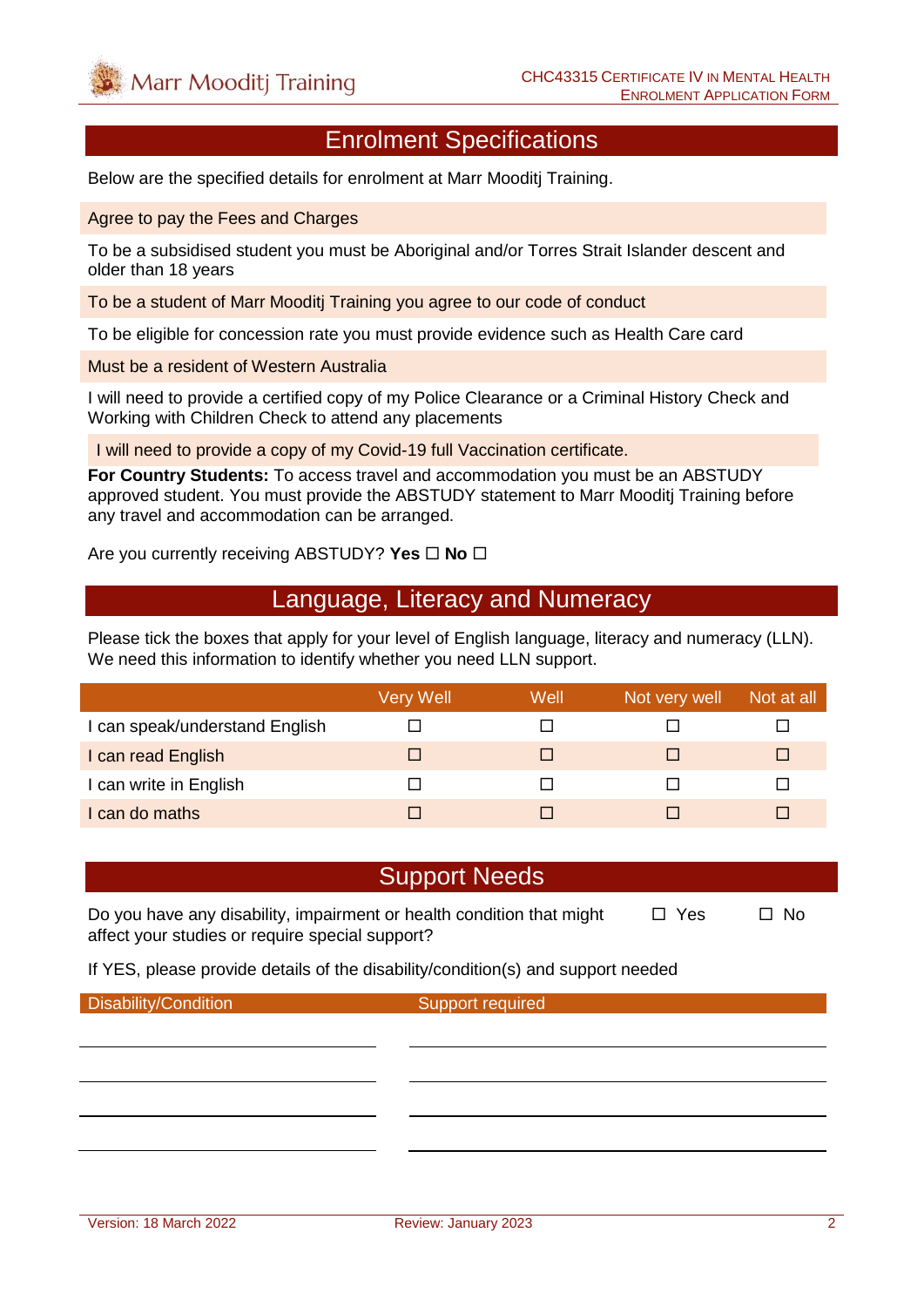# Educational Background

Please tick the boxes below to show your secondary (school) and post-secondary (university/vocational) education.

| Secondary (tick highest attended) |   | Post-Secondary (tick all that apply) |        |
|-----------------------------------|---|--------------------------------------|--------|
| Year 12 or equivalent             | □ | Doctorate                            |        |
| Year 11 or equivalent             | □ | <b>Master's Degree</b>               | П      |
| Year 10 or equivalent             | □ | <b>Bachelor's Degree</b>             |        |
| Year 9 or equivalent              | □ | <b>Advanced Diploma</b>              | $\Box$ |
| Year 8 or equivalent              | □ | Diploma or Associate Diploma         | П      |
| Never attended school             | □ | Certificate IV                       | $\Box$ |
|                                   |   | Certificate III or Trade             | П      |
| Year completed (eg 1961)          |   | Certificate II                       | П      |

\*Please attach Post-Secondary certificates if ticked

#### Employment Status

Please tick the box that best describes your current employment status

| Full time                                |  |
|------------------------------------------|--|
| Part time                                |  |
| Employer                                 |  |
| Unemployed, seeking full time employment |  |
| Unemployed seeking part time employment  |  |

If employed please provide your employer's contact details:

| <b>Employer Name</b>                  |                                                     |     |              |
|---------------------------------------|-----------------------------------------------------|-----|--------------|
| Address                               |                                                     |     |              |
| Suburb                                |                                                     |     | Postcode     |
| Position held                         |                                                     |     |              |
| Employer phone                        |                                                     |     |              |
| Employers email                       | <u> 1980 - Jan Samuel Barbara, politik e</u> ta pro |     |              |
| Please send an invoice to my employer |                                                     | Yes | No<br>$\Box$ |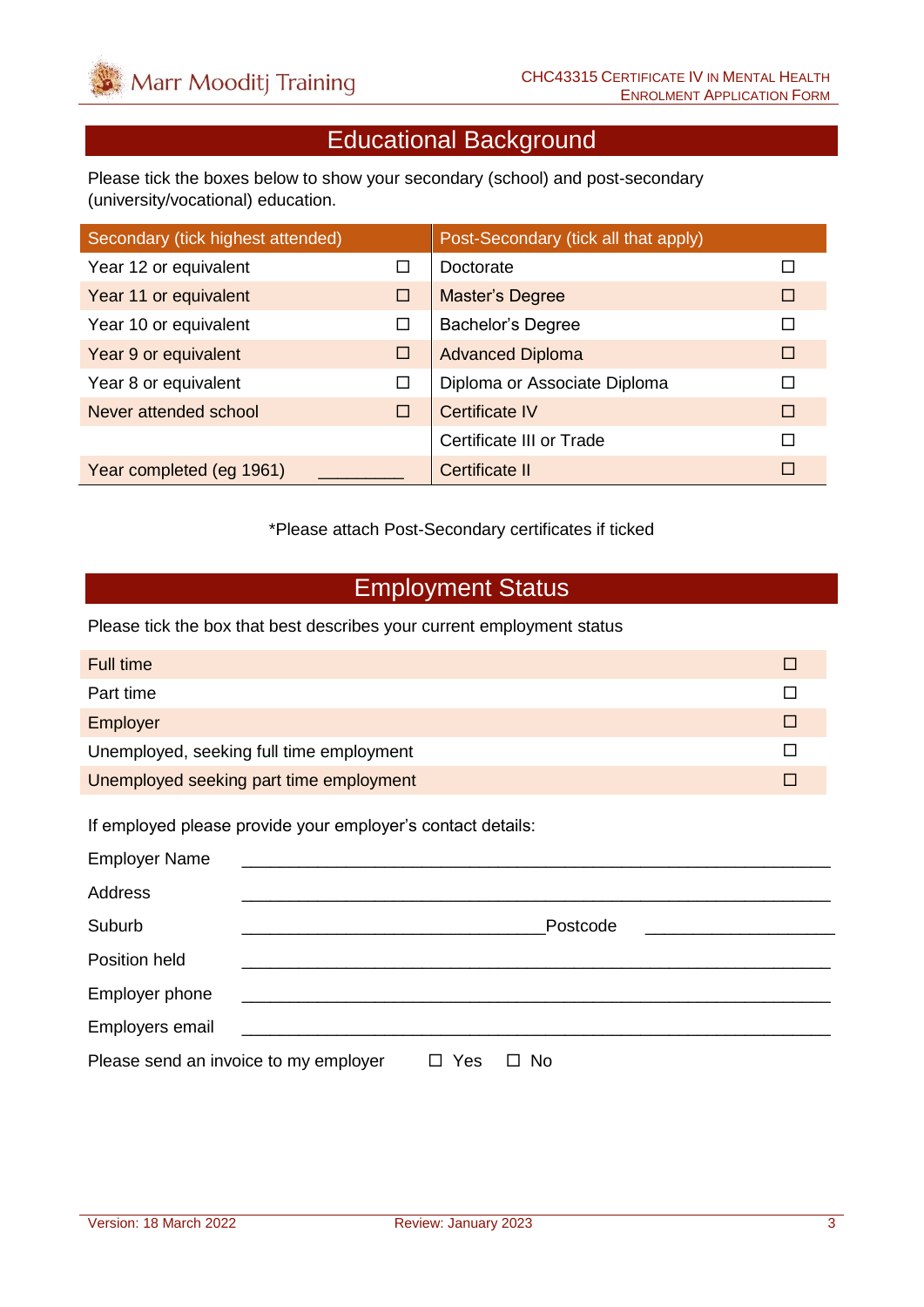### What Are Your Reasons for Doing this Course

Please tick your reasons for doing this course in the boxes below (tick all that apply)

| To get a job                  | $\Box$ It is part of my job requirements   |  |
|-------------------------------|--------------------------------------------|--|
| To develop my own business    | $\Box$ I want extra skills                 |  |
| To try for a different career | For personal interest/Self development     |  |
| To get a promotion            | $\Box$ Other reasons (write reasons below) |  |

### Previous Enrolments

Is this the first time you have enrolled in a course at Marr Mooditi?  $\Box$  Yes  $\Box$  No

If NO, did you complete the course?  $\Box$  Yes  $\Box$  No

Please list the courses in which you have previously enrolled, and approximate date(s)

#### Course **Date** Date of the Course of the Course of the Course of the Course of the Date

## Privacy Notice & Declaration

Under the *Data Provision Requirements 2012*, **Marr Mooditj Training** is required to collect personal information about you and to disclose that personal information to the National Centre for Vocational Education Research Ltd (NCVER).

Your personal information (including the personal information contained on this enrolment form), may be used or disclosed by **Marr Mooditj Training** for statistical, administrative, regulatory and research purposes. **Marr Mooditj Training** may disclose your personal information for these purposes to:

- Commonwealth and State or Territory government departments and authorised agencies; and
- NCVER.

Personal information that has been disclosed to NCVER may be used or disclosed by NCVER for the following purposes:

- populating authenticated VET transcripts;
- facilitating statistics and research relating to education, including surveys and data linkage;
- pre-populating RTO student enrolment forms:
- understanding how the VET market operates, for policy, workforce planning and consumer information; and
- administering VET, including program administration, regulation, monitoring and evaluation

You may receive a student survey which may be administered by a government department or NCVER employee, agent or third party contractor or other authorised agencies. Please note you may opt out of the survey at the time of being contacted.

NCVER will collect, hold, use and disclose your personal information in accordance with the *Privacy Act 1988* (Cth), the National VET Data Policy and all NCVER policies and protocols (including those published on NCVER's website at [www.ncver.edu.au\)](http://www.ncver.edu.au/).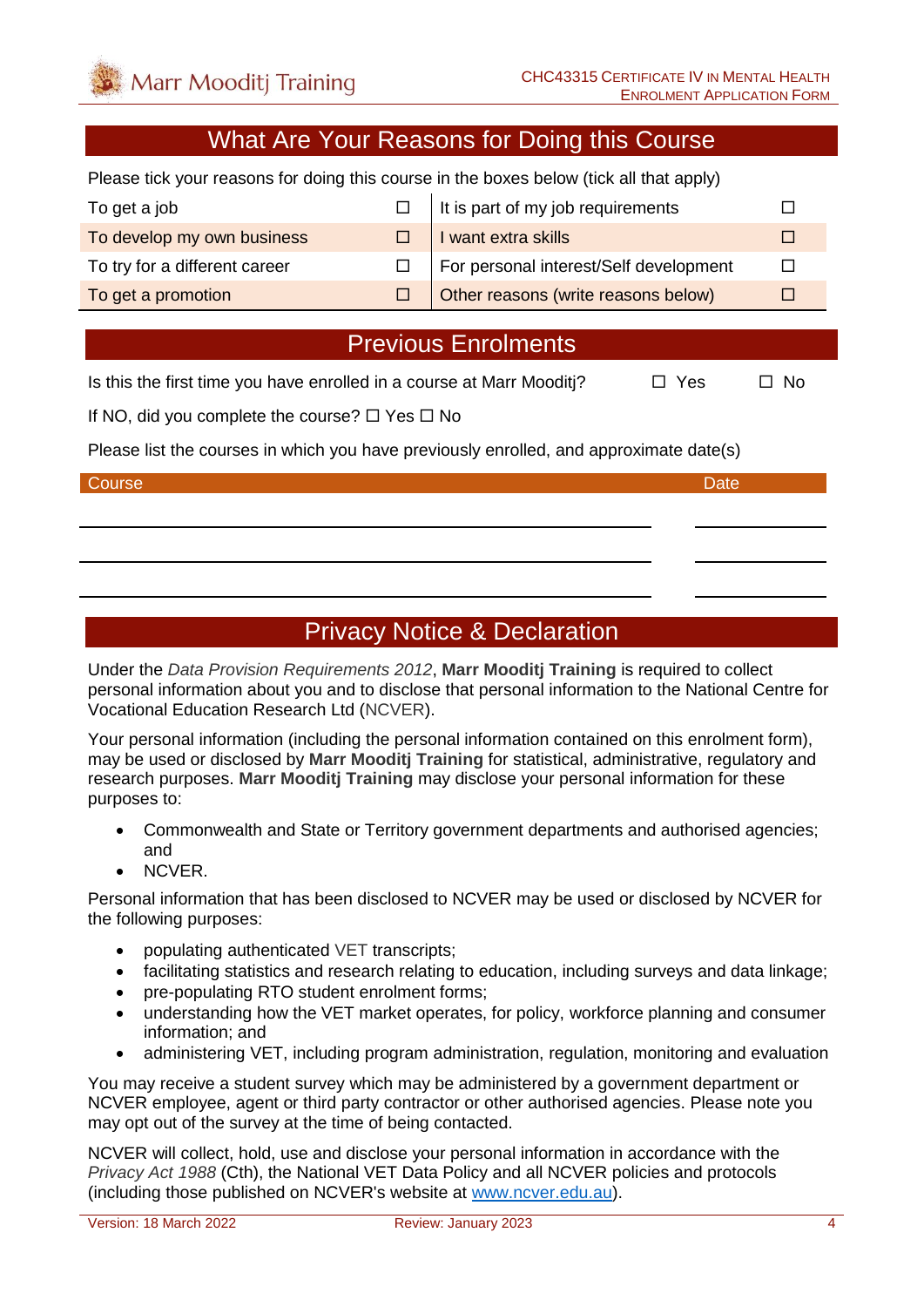### How Did You Hear About Us?

 $\Box$  Newsletter  $\Box$  Radio  $\Box$  Word of Mouth  $\Box$  Family/Friend  $\Box$  Facebook  $\Box$  Website  $\Box$  Job Network  $\Box$ Other **Lating** 

#### **Declaration**

**I certify that the information provided in this application are true and correct.**

**STUDENT SIGNATURE** \_\_\_\_\_\_\_\_\_\_\_\_\_\_\_\_\_\_\_\_\_\_\_\_\_\_\_\_\_\_\_\_**DATE**\_\_\_\_\_\_\_\_\_\_\_\_\_\_\_\_\_\_\_\_\_

# Submit Your Application to:

MARR MOODITJ TRAINING INC

PO BOX 1030, BENTLEY DELIVERY CENTRE, WA 6983

Phone: (08) 9351 9344 Fax: (08) 9350 6830

Email: [reception1@marrmooditj.com.au](mailto:reception1@marrmooditj.com.au)

#### Application Process

- 1. A letter of acknowledgement will be sent by mail to you within 2 working days of receipt of your application. If you have not received an acknowledgement please telephone Marr Mooditj Training.
- 2. Marr Mooditj Training will process your application within 5 working days, and upon successful application, will send you a confirmation of your enrolment.
- 3. Applicants may be encouraged to complete Language, Literacy and Numeracy training prior to enrolment in the course of their choice.